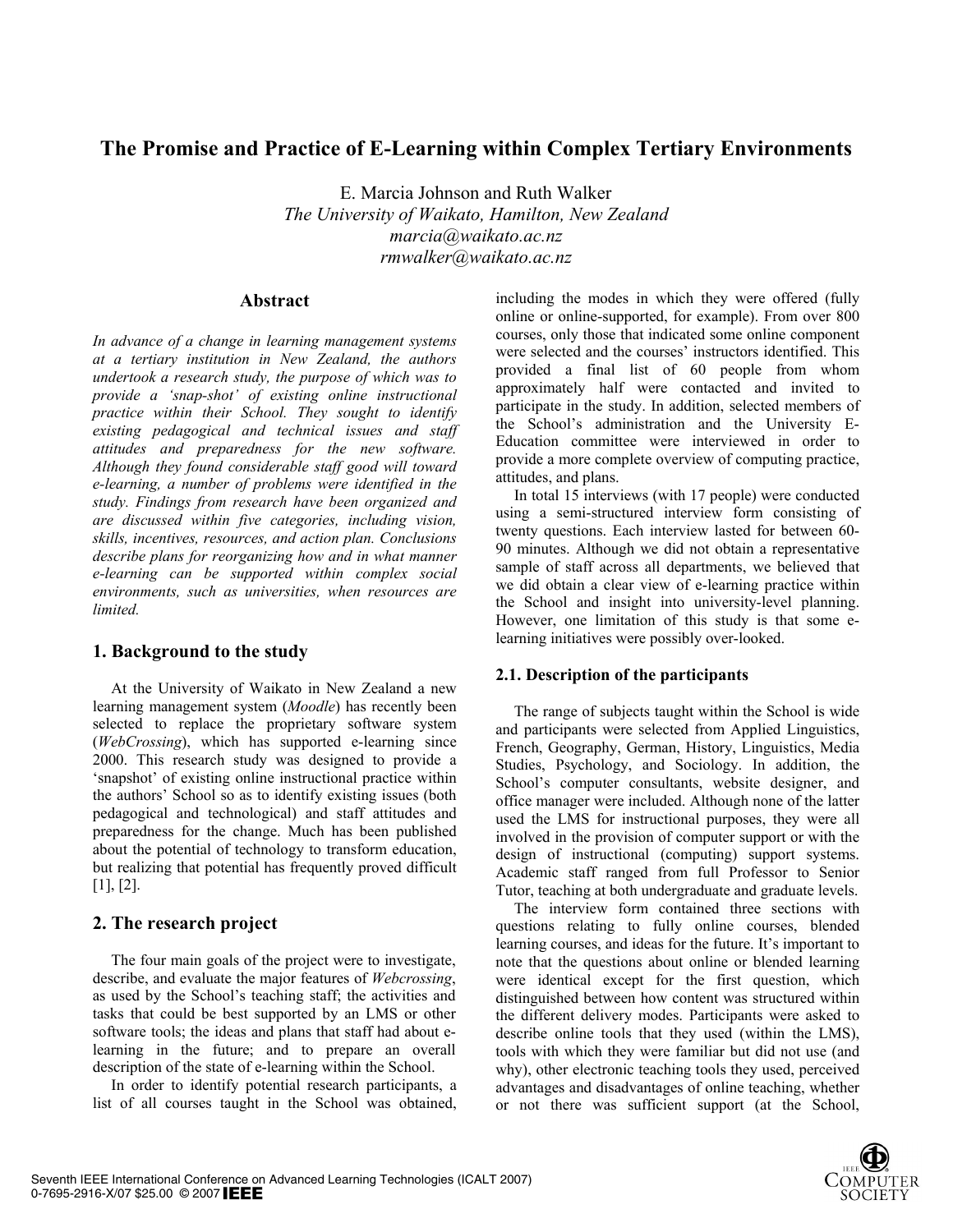department, and technical levels) for online teaching, and what they would like to be able to do in the future.

## **2.2. Description of** *ClassForum*

For the past seven years, the university's learning management system (LMS) has been hosted on proprietary software called *WebCrossing*, which has been implemented at the University under the name *ClassForum*. *WebCrossing* software focuses on the creation and management of online communicative environments as opposed to being just a means of storing and distributing course content.

Within *ClassForum*, there exist a range of tools to support online collaborative work, including discussions (both private and public), wikis, polls, surveys, synchronous chat, peer review, and the ability to establish private groups with random or selective assignment of students to groups. In addition, there are calendaring and student list access tools as well as folders in which documents or course information can be stored or made available for downloading. Using the software had become easier since its initial installation through the addition of specially programmed 'wizards', but we were interested in which tools were most frequently used and the pedagogical approaches teachers used.

# **3. Findings and discussion**

The intensive format of the interviews yielded interesting, remarkably consistent (across all participants), but not entirely unexpected, results. From the authors' perspective, the results were less surprising than was the fact that the same problems seem to emerge over and over again within tertiary environments [3], [4]. Butler (2006) in his description of the management of successful organizational change within computer-supported instructional environments identified five key, interacting factors, including vision, skills, incentives, resources, and action plan [5]. It is within these categories that our findings have been grouped and will be discussed.

# **3.1. Lack of vision**

Technically, the University of Waikato does not fall within this category as there is a publicly-stated vision for e-learning. According to the University website, elearning is an important area and one key strategic goal is "encouraging academic excellence, fostering innovative teaching methods and enhancing the learning experience and thinking skills of students" [6]. Among the actions to be followed to achieve this objective, the policy document states "1.5 Develop innovative teaching and learning methods that, for example, normalise e-learning as an integrated dimension of teaching to enhance student learning" [6].

However, while it is the case that 'e-learning' is included within the University's *Strategic Plan*, a definition of what is intended by the term is not. Understanding of what is meant by 'e-learning' can vary across different constituent groups (teachers, administrators, funding agencies, and students) and ranges from a preoccupation with self-directed learning material organized on a CD or website, to the use of technology to supplement campus-based, face-to-face teaching and learning (for example). Thus the lack of a clear definition within our particular instructional context must be viewed as highly problematic. Ambiguity about what e-learning means, combined with a lack of skills, incentives, resources, and a coherent action plan, severely compromise the ability of staff to achieve the University's e-learning vision.

# **3.2. Lack of skills**

Before beginning our discussion about lack of skills, we wish to emphasize that we found tremendous good will among respondents and some inventive uses of computers to support teaching and learning. Teachers and technical support staff had clearly thought deeply about the use of technology, but a lack of a cohesive community of online practitioners within the School had limited its elearning achievements.

Although most respondents had attended training sessions on how to use *ClassForum* and felt that the workshops had adequately addressed technical issues, almost everyone felt that in recent years, they had received limited or no training on how to incorporate technology, *in a pedagogically sound manner*, into their teaching. A common theme occurring throughout the interviews was that e-learning was extremely timeconsuming and yet, upon closer examination, we believed that the real issue was lack of skills in effective online instructional practice. It is well known that existing courses and pedagogical approaches cannot be simply transferred from a face-to-face context into an online format [7], [8]. Many staff reported online instructional practices that we would consider to be pedagogically tedious and which could (and did) lead to increased workloads. For example, many teachers spent hours responding to multiple individual email messages from students when much more efficient and effective communication could be supported through *ClassForum*. Staff also reported reluctance to plan or deliver fully online papers, as they believed the increase in workload would not be manageable. These findings are certainly not unique to Waikato [3], [2], but the implication here is that knowledge from other university contexts was not systematically informing our instructional practice.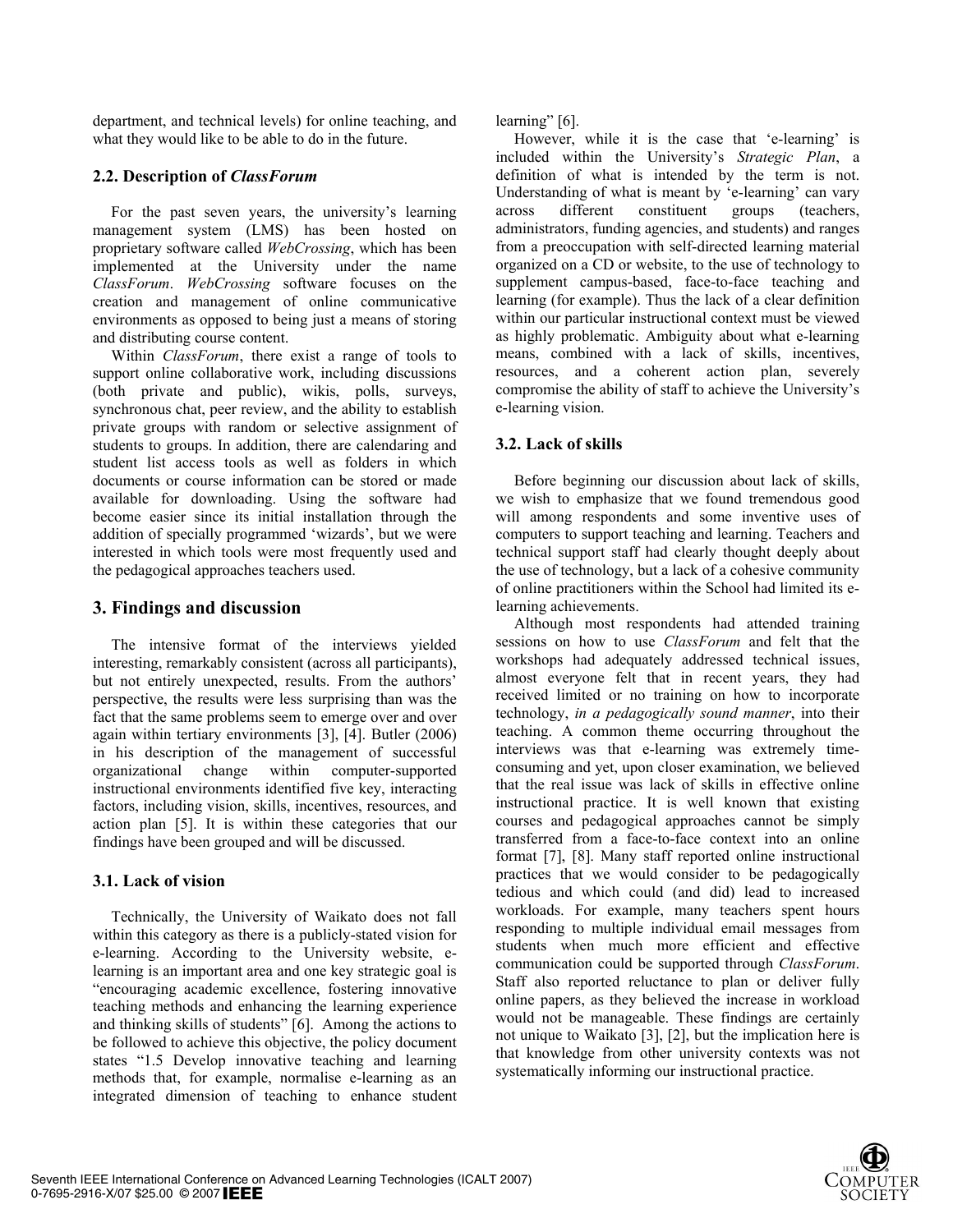Another indication of lack of skill in online pedagogy was reflected through the types of tools predominantly used by staff. Most teachers used the LMS merely as a repository for teaching materials while the wide range of *ClassForum*'s collaborative tools remained unknown or under-utilized. Although the LMS does provide an efficient means to store and distribute course-related material, its potential to transform teaching from a teacher-directed delivery model to a more socially constructivist model in which students are actively involved in the creation of knowledge was not widely explored. This is in spite of the fact that there is ample research evidence illustrating the enhanced learning that can emerge from such constructivist environments [10], [11], [12], [13]. Also, students increasingly expect to find technology-supported teaching in higher education [14].

#### **3.3. Lack of incentives**

Although a properly functioning e-learning environment does not need to consume enormous amounts of a teacher's time [15], it remains the case that the initial transformation of a paper from face-to-face mode to online-supported or fully online does involve a substantial (initial) investment of time. Online pedagogy requires a major 'rethink' of how students will be organized, how content is to be presented, and how assessments will be undertaken (for example), and all of these aspects of online teaching must be carefully considered [15], [7], [9] during the course planning phase. In addition, the initial setup of papers within an LMS (whether it be open source or proprietary) so as to achieve clear and logical learning pathways for students, requires time, planning, and skills.

However, according to our respondents, there was little (if any) encouragement, support, or recognition at the School level of staff efforts to integrate online instructional practice into their courses. There was no reduction in teaching (work) loads so as to facilitate the transformation of papers to online formats, and perhaps more importantly, there was no formal recognition, through the promotion process (or through any other mechanism), of e-learning leadership. Most staff appeared to have invested some time adapting their papers to the *ClassForum* environment within the first couple of years of it being introduced, but had not persisted beyond the basic level of using it. As already stated, the predominant use was for document storage and distribution. We believe that lack of incentives, in any form, has been a major contributing factor to the uneven and limited application of e-learning within the School.

#### **3.4. Lack of resources**

Respondents were asked about their perceptions of resources and support for e-learning at the departmental, School, and University levels. It soon became clear that departmental resources and support for e-learning were unevenly applied across the School; some departments were very supportive of e-learning initiatives, while others provided little formal encouragement and no additional resources (although no-one reported being actively *discouraged* from integrating technology into their teaching).

At the School level, virtually all respondents stated that no support had been made available for e-learning. Some staff also reported a perceived lack of knowledge and understanding about e-learning at the top administrative levels.

At the University level, staff repeatedly mentioned the excellent level of support that had *previously* been available through an e-learning support group housed centrally in Information & Technology Services (ITS). Not only did that group provide training sessions in which the mechanics of software were taught, one-on-one tutorial advice on pedagogical issues was available, either by appointment, in weekly 'drop-in' sessions at the ITS building, or even in one's own office. One staff member in particular was complimented over and over again for the depth of his technical and pedagogical expertise but the departure of this group (13 highly trained and experienced people) from the University into a separate commercial enterprise was generally lamented. Respondents did not believe that the expertise lost when the group left the university had been adequately replaced within ITS, our School, nor through a more recently established E-Education Committee. In fact, many respondents admitted that if they had an e-learning problem, they really didn't know whom to call other than the central 'Help' desk. All staff mentioned their preference for having a staff member housed within the School to fill a co-ordinating role, bringing together both technical and teaching staff.

### **3.5. Lack of an action plan**

Although some staff had actively collaborated with colleagues within their departments to integrate *ClassForum* into their teaching, for the most part, they were not aware of what teachers in other departments were doing. This finding is predictable [1] given that the overwhelming perception of staff was a lack of direction, support, and resources at the School level for e-learning. Without an overall strategic plan linked into carefully staged actions, the authors are concerned that e-learning developments will continue to stagnate in the School. Further, this situation could be exacerbated as staff will be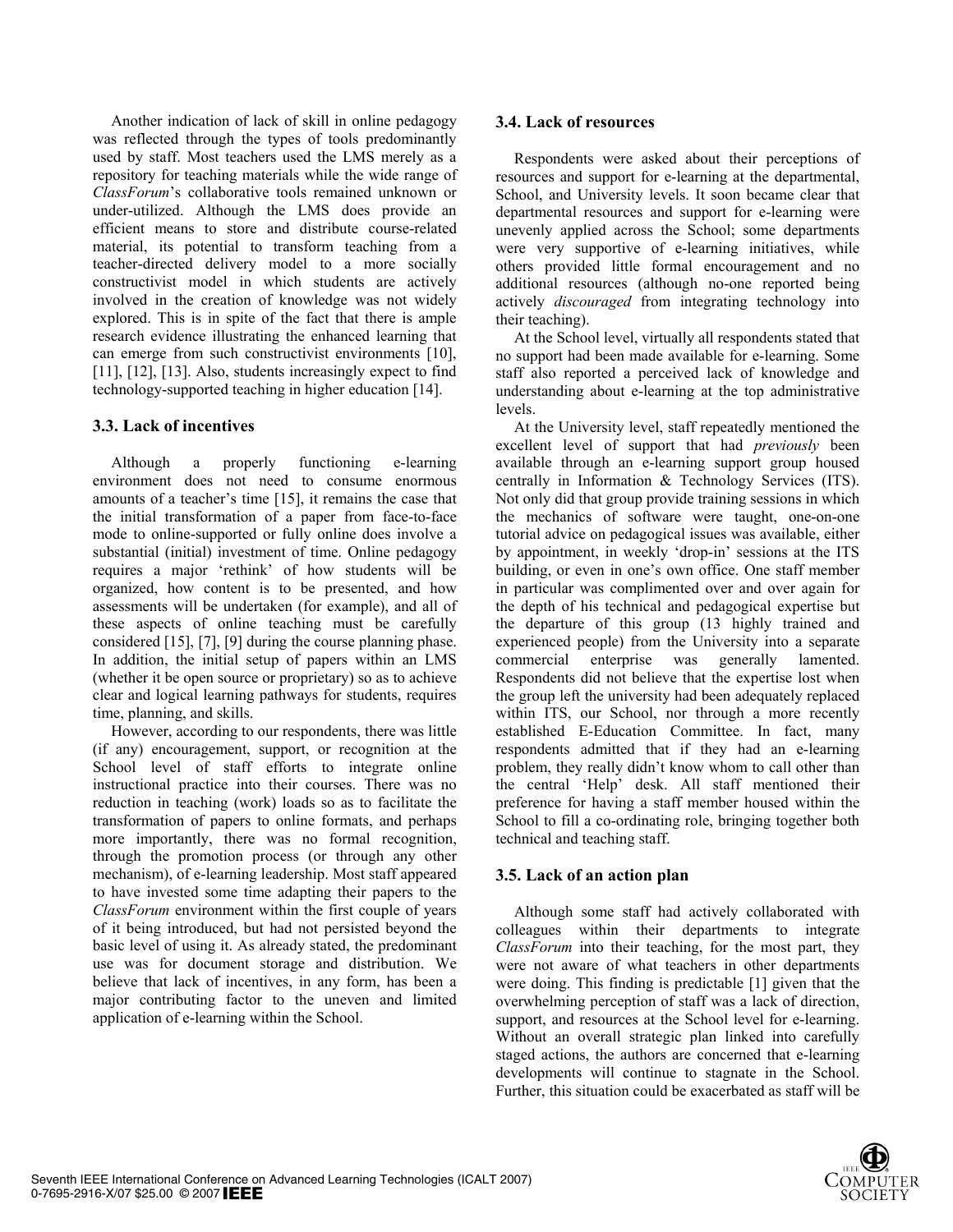required to learn a completely new set of technical skills once *Moodle* has been implemented. As has been stated previously, 'e-learning' involves more than just using an LMS as a bulletin board.

During the interviews, some staff stated that they wanted to be able to integrate more recent applications such as podcasting into their teaching. This was particularly the case within foreign language courses in which the ability to communicate orally with students is essential. Clearly there is ample evidence of the value of online language teaching [16], [17] but the potential of technology to transform education *in general* is also well established [18], [19].

All of these findings suggest a critical need for planning and careful liaison between School technical support, ITS, University-level e-learning support, and instructional staff within the School. Most importantly, we believe there is a strong need for leadership.

## **4. Discussion**

The findings from our School are not particularly positive as regards the state of e-learning and anecdotal evidence suggests that other Schools within the University face similar challenges. In spite of a general sense of staff good will towards e-learning and evidence of considerable effort to implement technology, we found the School's e-learning results to be disappointing. There were only a few instances of e-learning leading to pedagogical change, but frequent examples of technology being viewed merely as an 'add-on'. Online instructional practice has remained predominantly teacher-dominated, at least partly because the outstanding leadership and high-level teaching and technological skills that had previously existed on campus were channelled into commercial endeavours and then lost entirely to the University community. Basically, the promise of technology was not being fulfilled.

Further, since the conclusion of this study, support for e-learning initiatives at the University level has been eroded even further with the disestablishment of the central E-Education committee and the reassignment of the e-learning advisory functions to technical staff within ITS. We believe that such action illustrates a complete lack of understanding that e-learning is essentially *pedagogical* in nature and that a focus on technical issues is unlikely to lead to teaching and learning improvements.

Our findings are not revolutionary, nor are they unique. The promise of technology to transform learning (techno-utopianism) and its limitations in so doing have been thoroughly discussed in academic literature [2]. Problems identified elsewhere were reflected in our study's findings, for example, lack of teachers' technical skills and an administrative assumption that the personal transformation required for successful online teaching and

learning is straightforward and easy. From our perspective though the most problematic issues were the failure to clearly define what was intended by the term 'e-learning' (to set knowable, achievable goals) and to systematically plan how those goals could be achieved. Not only are abstract or general statements about the need for computers to support teaching and learning processes not helpful, they can lead to confusion about expectations and anxiety, resistance, or frustration when goals are not achieved [5].

Given that there is an expectation within the University's strategic vision for the development of elearning expertise, that many staff acknowledge the potential of technology to support teaching and learning, and that most students anticipate easy access to online resources and tools within the tertiary environment, we considered all available options when making recommendations to our Dean and senior management at the university. Further, we understood that substantial financial input into e-learning was unlikely to occur.

We developed five major recommendations, all of which were designed to maximize the organization of staff expertise, provide a clear and visible sense of leadership and direction, increase dialogue about elearning possibilities and processes within our School and across Schools and generally address the types of issues described in our findings. A planning team has been established with its first task being to develop a clear description of e-learning as a construct, starting from the most basic types of goals, processes and skills required leading to more complex types of instructional approaches. The construct is being described by skill level, so that staff can identify where their expertise fits, in which areas personal development could be undertaken, and approximately how much time it might take to master new types of skills. Technical and teaching staff now meet online and face-to-face so that new computing developments can be explained and pedagogical approaches can be shared, debated, and trialled.

Finally, the Dean has become an enthusiastic supporter of our work and publicly acknowledges its importance within communications to the School and to senior university management, thus reinforcing the general perception that e-learning is not only worthwhile but is supported 'from the top'.

# **5. Conclusion**

We believe that the situation as regards e-learning has changed from being excellent (perhaps five years ago) to being uneven across the university and, within our own School, to being mediocre. At the University level valuable technical and pedagogical expertise was commercialized, allowed to leave the university, and then